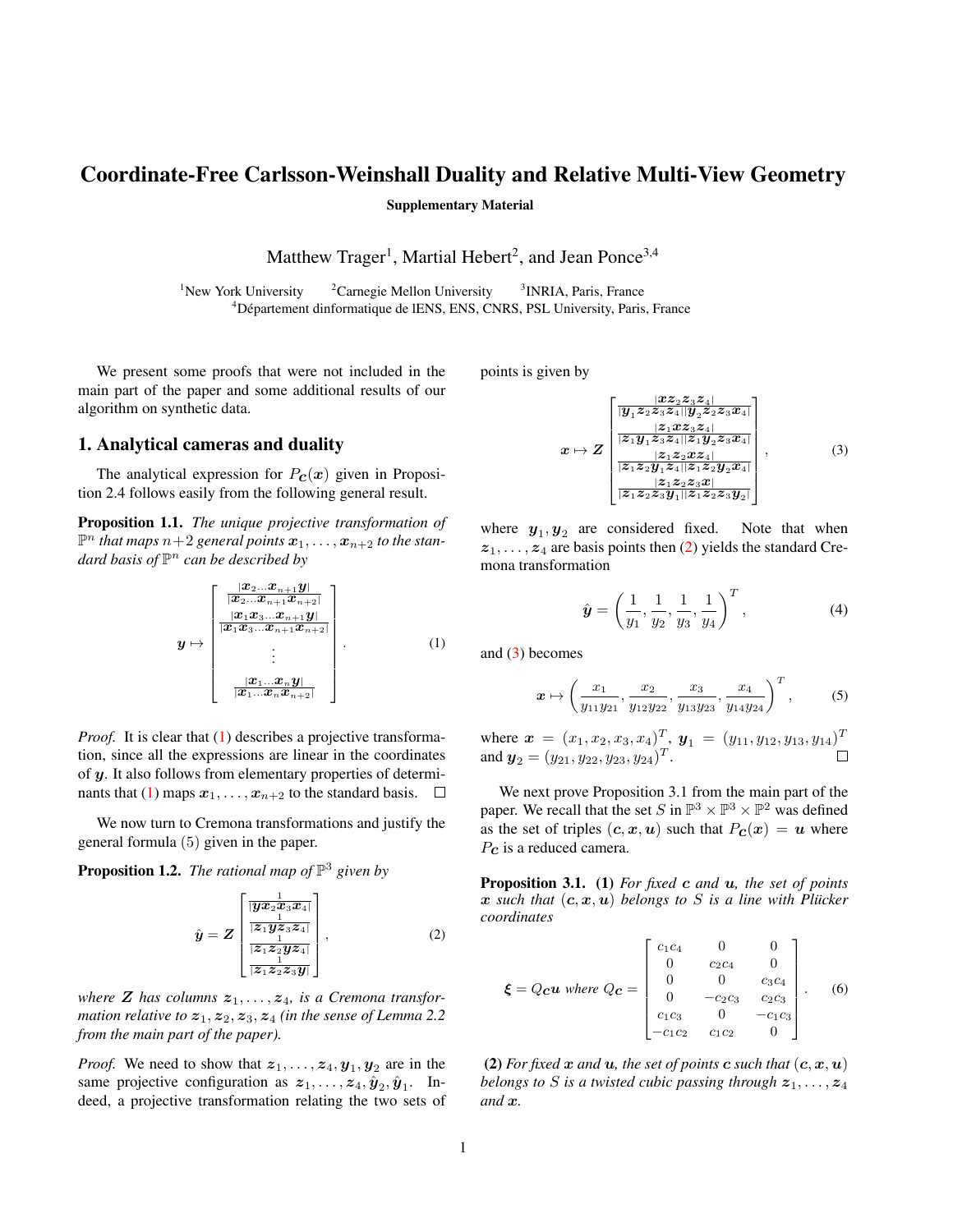<span id="page-1-4"></span>*Proof.* To show (1), we define  $\xi_j = c \vee z_j$  ( $j = 1, ..., 4$ ). With our choice of coordinate system, we have

$$
\boldsymbol{\xi}_1 = \begin{bmatrix} c_4 \\ 0 \\ 0 \\ 0 \\ c_3 \\ -c_2 \end{bmatrix}, \boldsymbol{\xi}_2 = \begin{bmatrix} 0 \\ c_4 \\ 0 \\ -c_3 \\ 0 \\ c_1 \end{bmatrix}, \boldsymbol{\xi}_3 = \begin{bmatrix} 0 \\ 0 \\ c_4 \\ c_2 \\ -c_1 \\ 0 \end{bmatrix}, \boldsymbol{\xi}_4 = - \begin{bmatrix} c_1 \\ c_2 \\ c_3 \\ 0 \\ 0 \\ 0 \end{bmatrix}.
$$
 (7)

We write  $\xi = \rho_1 u_1 \xi_1 + \rho_2 u_2 \xi_2 + \rho_3 u_3 \xi_3$ , where the scalars  $\rho_1$ ,  $\rho_2$ ,  $\rho_3$  have been chosen so that  $\xi_4 = \rho_1 \xi_1 + \rho_2 \xi_2 + \rho_3 \xi_3$  $\rho_3 \xi_3$ . A simple calculation shows that  $\rho_1 = -c_1/c_4$ ,  $\rho_2 =$  $-c_2/c_4$ ,  $\rho_3 = -c_3/c_4$ , and [\(6\)](#page-0-3) immediately follows.

For the second statement, we first note that the set  $S$  is characterized algebraically by the relation

<span id="page-1-0"></span>
$$
\operatorname{rk}\begin{bmatrix} c_1x_4 - c_4x_1 & u_1c_1\\ c_2x_4 - c_4x_2 & u_2c_2\\ c_3x_4 - c_4x_3 & u_3c_3 \end{bmatrix} = 1.
$$
 (8)

This expression follows from

$$
\begin{bmatrix} u_1 \\ u_2 \\ u_3 \end{bmatrix} \sim P_{\mathbf{C}}(\mathbf{x}) = \begin{bmatrix} x_1/c_1 - x_4/c_4 \\ x_2/c_2 - x_4/c_4 \\ x_3/c_3 - x_4/c_4 \end{bmatrix},
$$
(9)

after we clear denominators and eliminate a factor of  $c_4$ . We now observe that for fixed  $x$  and  $u$ , the three quadratic equations in  $c$  from the minors of  $(8)$  define a twisted cubic curve. Indeed, as shown for example in [\[1,](#page-4-0) p.14], if  $L_1, L_2, L_3, M_1, M_2, M_3$  are linear forms in  $c_1, c_2, c_3, c_4$ , then the projective set defined by

$$
\operatorname{rk}\begin{bmatrix} L_1 & L_2 & L_3 \\ M_1 & M_2 & M_3 \end{bmatrix} = 1, \tag{10}
$$

is a twisted cubic if and only if for any  $(\lambda, \mu)$  the three linear forms  $\lambda L_i + \mu M_i$  ( $i = 1, 2, 3$ ) are independent. It follows that  $(8)$  is a twisted cubic in x if and only if

$$
\begin{bmatrix} -\lambda x_4 + \mu u_1 & 0 & 0 & \lambda x_1 \\ 0 & -\lambda x_4 + \mu u_2 & 0 & \lambda x_2 \\ 0 & 0 & -\lambda x_4 + \mu u_3 & \lambda x_3 \end{bmatrix}
$$
 (11)

has rank three for all  $\lambda$ ,  $\mu$ . This is true if the coordinates  $u_1, u_2, u_3$  are all distinct and not zero, and the coordinates  $x_1, x_2, x_3$  are not zero, which is indeed the case under our genericity assumptions.  $\Box$ 

#### 1.1. Reduced 2D trifocal tensors and trilinearities

We begin by presenting some properties of the SFM problem for projections from  $\mathbb{P}^2$  to  $\mathbb{P}^1$ . We represent an analytical projection of this type using a  $2 \times 3$  real matrix  $\bf{P}$  defined up to scale. As for traditional cameras, the center of this projection is the point of  $\mathbb{P}^2$  associated with the null-space of  $P$ . Note that if  $P, P'$  are two projections with

distinct centers, then every pair of points  $(t, t')$  in  $\mathbb{P}^1 \times \mathbb{P}^1$ will be a "correspondence" for  $P, P', i.e.,$  there will always exist a point  $x$  in  $\mathbb{P}^2$  such that  $Px \sim t$  and  $P'x \sim t'$ . This follows from the fact that two lines in  $\mathbb{P}^2$  always intersect. Thus, the first interesting case of multi-view geometry is for  $n = 3$ .

**Proposition 1.3.** Given three projections  $P, P', P''$  with *disjoint centers, there exists a*  $2 \times 2 \times 2$  *"trifocal tensor"*  $\mathcal{T}$ such that  $(\boldsymbol{t},\boldsymbol{t}',\boldsymbol{t}'')$  in  $\mathbb{P}^1\times\mathbb{P}^1\times\mathbb{P}^1$  correspond if an only if

<span id="page-1-2"></span>
$$
\mathcal{T}^{ijk}t_i t'_j t''_k = 0,\tag{12}
$$

*where we use Einstein notation for summation. Entries for* T *are given by*

<span id="page-1-3"></span>
$$
\mathcal{T}^{ijk} = (-1)^{ijk} |P_{3-i} P'_{3-j} P''_{3-k}|, \ i, j, k \in \{1, 2\}, \quad (13)
$$

where  $|P_iP'_jP''_k|$  denotes the determinant of the  $3 \times 3$  ma*trix obtained by stacking the* i*-th row of* P *, the* j*-th row of*  $P'$ , and the k-th row of  $P''$ . Finally, the trifocal tensor  $\mathcal{I}$ *satisfies the following properties:*

- *1. Any general* 2×2×2 *tensor is a "valid" trifocal tensor.*
- 2. *Given a general trifocal tensor*  $\mathcal{T}$ *, there are two (possibly complex) projectively distinct sets of parameters* for  $\boldsymbol{P},\boldsymbol{P}',\boldsymbol{P}''$ .

*Proof.* These facts are shown in [\[2\]](#page-4-1), but we give a short proof here for completeness. We first note that for any  $2 \times 3$ projection matrix  $P$  there is an associated  $3 \times 2$  "inverse projection" matrix  $Q$  that maps points in  $\mathbb{P}^1$  to the corresponding viewing lines in  $\mathbb{P}^2$  for P (expressed using dual coordinates). The relation between  $P$  and  $Q$  is simply

<span id="page-1-1"></span>
$$
\mathbf{Q} = \mathbf{P}^T \begin{bmatrix} 0 & -1 \\ 1 & 0 \end{bmatrix} . \tag{14}
$$

Since three lines in  $\mathbb{P}^2$  written in dual coordinates as  $l, l', l''$ converge if and only if  $|l, l', l''| = 0$ , we see that  $(t, t', t'')$ in  $\mathbb{P}^1 \times \mathbb{P}^1 \times \mathbb{P}^1$  form a correspondence for  $P, P', P''$  if and only if

$$
\begin{vmatrix} \mathbf{Q}t & \mathbf{Q}'t' & \mathbf{Q}''t'' \end{vmatrix} = 0, \tag{15}
$$

where  $\bm{Q},\,\bm{Q}',\bm{Q}''$  denote the inverse projection matrices for  $P, P', P''$ . The expansion of this determinant, together with  $(14)$ , immediately yields  $(12)$  and  $(13)$ .

The properties (1) and (2) can be shown computationally. Alternatively, one can explicitly a describe method for reconstructing two projectively distinct projection mappings from a general tensor. We do this below in the case of "reduced" tensors. The fact that every tensor is a valid trifocal tensor can also be argued informally by noting that each projection has 5 degrees of freedom, so after removing projective ambiguity (with 8 parameters) we are left with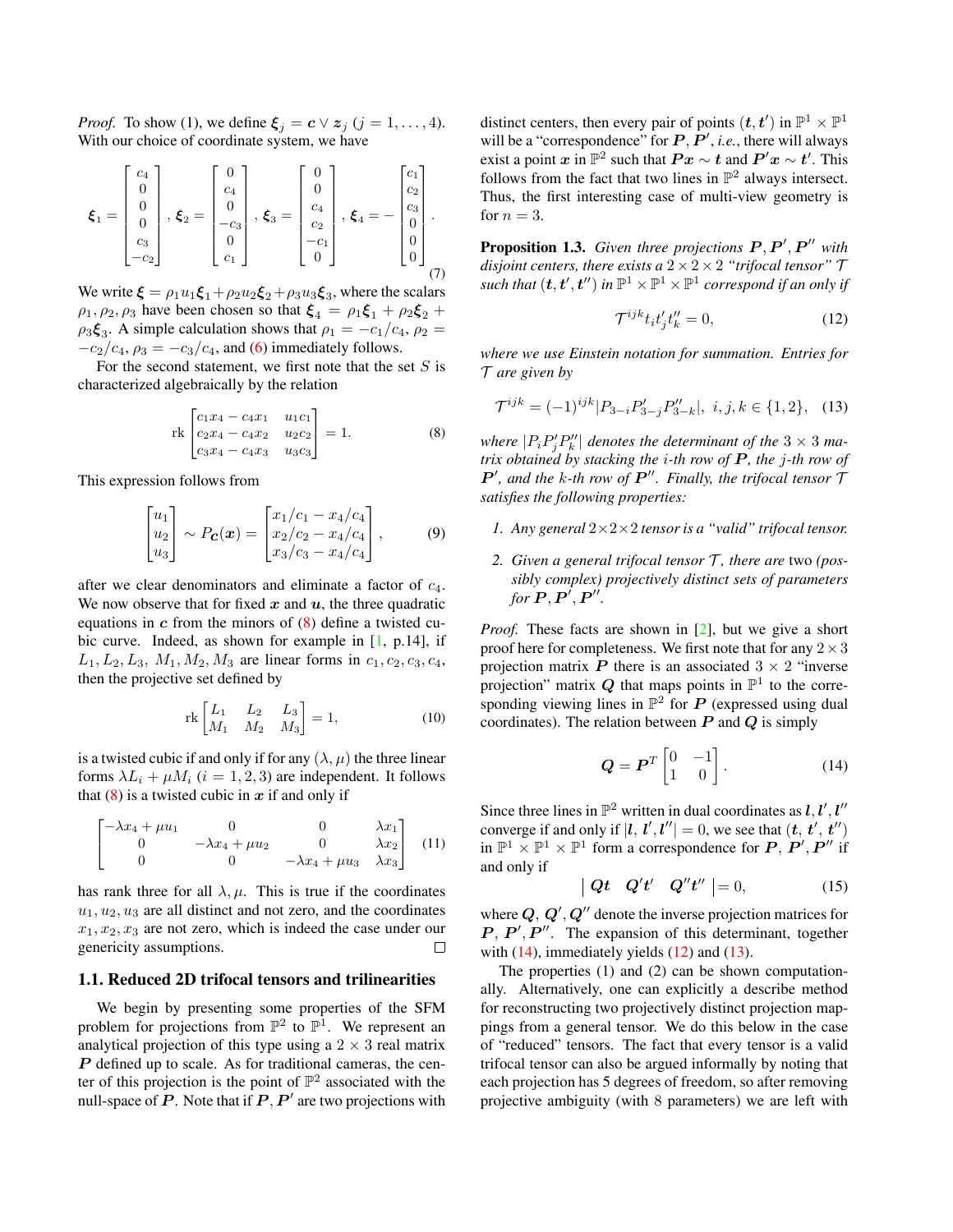<span id="page-2-8"></span> $5+5+5-8=7$  which correspond to all  $2 \times 2 \times 2$  tensors up to scale. $<sup>1</sup>$  $<sup>1</sup>$  $<sup>1</sup>$ </sup>  $\Box$  $\Box$ 

We now consider "reduced" projection mappings from  $\mathbb{P}^2$  to  $\mathbb{P}^1$ . Similarly to the 3D case discussed in the paper, a reduced projection is determined by a center together with 3 fixed points in  $\mathbb{P}^2$  in general position. In the following, we will always assume that the three fixed points are basis points for a projective reference frame. This leads to projection matrices of the form

<span id="page-2-1"></span>
$$
\boldsymbol{P}_{\boldsymbol{c}} = \begin{bmatrix} 1/c_1 & 0 & -1/c_3 \\ 0 & 1/c_2 & -1/c_3 \end{bmatrix} = \begin{bmatrix} \hat{c}_1 & 0 & -\hat{c}_3 \\ 0 & \hat{c}_2 & -\hat{c}_3 \end{bmatrix}, \tag{16}
$$

where  $\mathbf{c} = (c_1, c_2, c_3)^T$  is the center of projection, and we write  $\hat{c}_i = 1/c_i$  for convenience. Specializing [\(13\)](#page-1-3) for three reduced cameras  $P_{\boldsymbol{c}}, P_{\boldsymbol{c}'}, P_{\boldsymbol{c}''}$  with  $\boldsymbol{c} = (1, 1, 1)^T$ ,  $\boldsymbol{c}' =$  $(c'_1, c'_2, c'_3)^T$ ,  $c'' = (c''_1, c''_2, c''_3)^T$ , yields

<span id="page-2-2"></span>
$$
\begin{aligned}\n\mathcal{T}^{111} &= 0, &\mathcal{T}^{112} &= \hat{c}'_3 \hat{c}''_1 - \hat{c}'_2 \hat{c}''_1 \\
\mathcal{T}^{121} &= \hat{c}'_1 \hat{c}''_2 - \hat{c}'_1 \hat{c}''_3, &\mathcal{T}^{122} &= \hat{c}'_1 \hat{c}''_3 - \hat{c}'_3 \hat{c}''_1, \\
\mathcal{T}^{211} &= \hat{c}'_2 \hat{c}''_3 - \hat{c}'_3 \hat{c}''_2, &\mathcal{T}^{212} &= \hat{c}'_2 \hat{c}''_1 - \hat{c}'_2 \hat{c}''_3, \\
\mathcal{T}^{221} &= \hat{c}'_3 \hat{c}''_2 - \hat{c}'_1 \hat{c}''_2, &\mathcal{T}^{222} &= 0.\n\end{aligned}
$$
\n(17)

In addition to  $\mathcal{T}^{111} = 0$  and  $\mathcal{T}^{222} = 0$ , we note that the expressions for the remaining six coefficients always sum to zero. Indeed, there are three "synthetic" constraints arising from the fact that the standard basis points in each image provide by construction three correspondences. However, these three are the *only* constraints that such a tensor must satisfy. In fact, we can give the following simple algorithm for 2D reduced SFM.

- 1. Change coordinates in each image  $\mathbb{P}^1$  using three triples of correspondences to restrict to reduced projection matrices as in [\(16\)](#page-2-1).
- 2. Estimate the six non-zero coefficients  $a, b, c, d, e, f$  of the reduced trifocal tensor  $(17)$ , under the condition that they sum to zero, using an arbitrary number of correspondences (at least five) in the new image coordinates.
- 3. Use [\(17\)](#page-2-2) to recover  $\hat{c}'_1$ ,  $\hat{c}'_2$ ,  $\hat{c}'_3$  and  $\hat{c}''_1$ ,  $\hat{c}''_2$ ,  $\hat{c}''_3$ , and hence  $c', c''$  from the six coefficients  $a, b, c, d, e, f$ . There are in general *two* solutions, which can be computed as follows. Writing  $\rho_{ij} = \hat{c}'_i \hat{c}''_j$ , we have that [\(17\)](#page-2-2) yields the following linear relation

<span id="page-2-3"></span>
$$
\begin{bmatrix} 0 & 0 & -1 & 0 & 1 & 0 \ 1 & -1 & 0 & 0 & 0 & 0 \ 0 & 1 & 0 & 0 & -1 & 0 \ 0 & 0 & 0 & 1 & 0 & -1 \ 0 & 0 & 1 & -1 & 0 & 0 \ -1 & 0 & 0 & 0 & 0 & 1 \ \end{bmatrix} \begin{bmatrix} \rho_{12} \\ \rho_{21} \\ \rho_{22} \\ \rho_{31} \\ \rho_{32} \end{bmatrix} = \begin{bmatrix} a \\ b \\ c \\ d \\ e \\ f \end{bmatrix}.
$$
 (18)

The matrix on the left has rank 5, with a nullspace generated by  $(1, 1, 1, 1, 1, 1)^T$ . This means that we may write  $\rho_{ij} = e_{ij} + t$  where  $(e_{12}, e_{13}, e_{21}, e_{23}, e_{31}, e_{32})$  is any vector that satisfies  $(18)$  and t is unknown. However, we may solve for t using the fact that  $\rho_{ij}$  must satisfy

$$
\rho_{12}\rho_{23}\rho_{31} - \rho_{13}\rho_{21}\rho_{32} = 0. \tag{19}
$$

This yields a constraint on  $t$ , which is actually quadratic rather than cubic, since the cubic term in  $t$ cancels out from the two summands. Given a valid set of  $\rho_{ij}$ , it is straightforward to recover  $\hat{c}'_i$  and  $\hat{c}''_j$ . Indeed, it is sufficient for example to set

$$
(\hat{c}'_1, \hat{c}'_2, \hat{c}'_3) = (\rho_{12}/\rho_{32}, \rho_{21}/\rho_{31}, 1),
$$
  
\n
$$
(\hat{c}''_1, \hat{c}''_3, \hat{c}''_3) = (\rho_{21}/\rho_{23}, \rho_{12}/\rho_{13}, 1).
$$
\n(20)

Note that this procedure is very similar to the method used in the proof of Proposition 4.3 in the paper. Indeed, the trilinearities  $T_1, T_2, T_3, T_4$  are closely related to the 2D reduced trifocal tensor, and we will now spell out this relation in detail. We first recall the following fact from [\[3\]](#page-4-2) (see also Proposition 1.1 in the paper).

<span id="page-2-4"></span>**Proposition 1.4.** *Three image points*  $u, u', u''$  *satisfy the*  $t$ rilinearity  $T_i$  if and only if the three associated viewing lines  $\xi, \xi', \xi''$  admit a common transveral through the basis *point* z<sup>i</sup> *.*

The geometric condition from Proposition [1.4](#page-2-4) can be expressed by considering an arbitrary projection  $P_{z_i}$  with center  $z_i$ , and imposing that the projections  $l, l', l''$  of  $\xi, \xi', \xi''$  under  $P_{\mathcal{Z}_i}$  are lines in  $\mathbb{P}^2$  that converge at a point. This is why 2D trifocal tensors come into play.

In what follows, we write  $c'_r, c''_r$  for the points in  $\mathbb{P}^2$  obtained from  $c', c''$  by excluding the r-th coordinate (e.g.,  $c'_2 = (c'_1, c'_3, c'_4)^T$ .

<span id="page-2-6"></span>**Proposition 1.5.** *The trilinearity*  $T_r$  ( $r = 1, 2, 3, 4$ ) *applied* to  $\boldsymbol{u},\boldsymbol{u}^{\prime},\boldsymbol{u}^{\prime\prime}$  can be written as

<span id="page-2-5"></span>
$$
\mathcal{T}_r^{ijk} (\boldsymbol{M}_r \boldsymbol{u})_i (\boldsymbol{M}_r \boldsymbol{u}')_j (\boldsymbol{M}_r \boldsymbol{u}'')_k = 0, \qquad (21)
$$

where  $\mathcal{T}_r^{ijk}$  is the reduced 2D trifocal tensor associated with  $(1,1,1)^T$ ,  $\mathbf{c}'_r$ ,  $\mathbf{c}''_r$  (see [\(17\)](#page-2-2) for the coefficients) and

<span id="page-2-7"></span>
$$
\mathbf{M}_1 = \begin{bmatrix} 0 & 1 & 0 \\ 0 & 0 & 1 \\ 1 & 0 & 0 \\ 0 & 1 & 0 \end{bmatrix}, \quad \mathbf{M}_2 = \begin{bmatrix} 1 & 0 & 0 \\ 0 & 0 & 1 \\ 1 & 0 & -1 \\ 0 & 1 & -1 \end{bmatrix}, \tag{22}
$$

*Proof.* This property can be verified computationally with a computer algebra system using the expressions for  $T_i$  (given in Proposition 8 of the paper), and for the reduced trifocal tensor [\(17\)](#page-2-2). A geometric justification based on Proposition [1.4](#page-2-4) is as follows.

<span id="page-2-0"></span><sup>&</sup>lt;sup>1</sup>To make this argument more precise, one needs to observe that projective transformations act freely on triples of cameras (*i.e.*, no projective transformation of  $\mathbb{P}^2$  fixes  $P, P', P''$  simultaneously).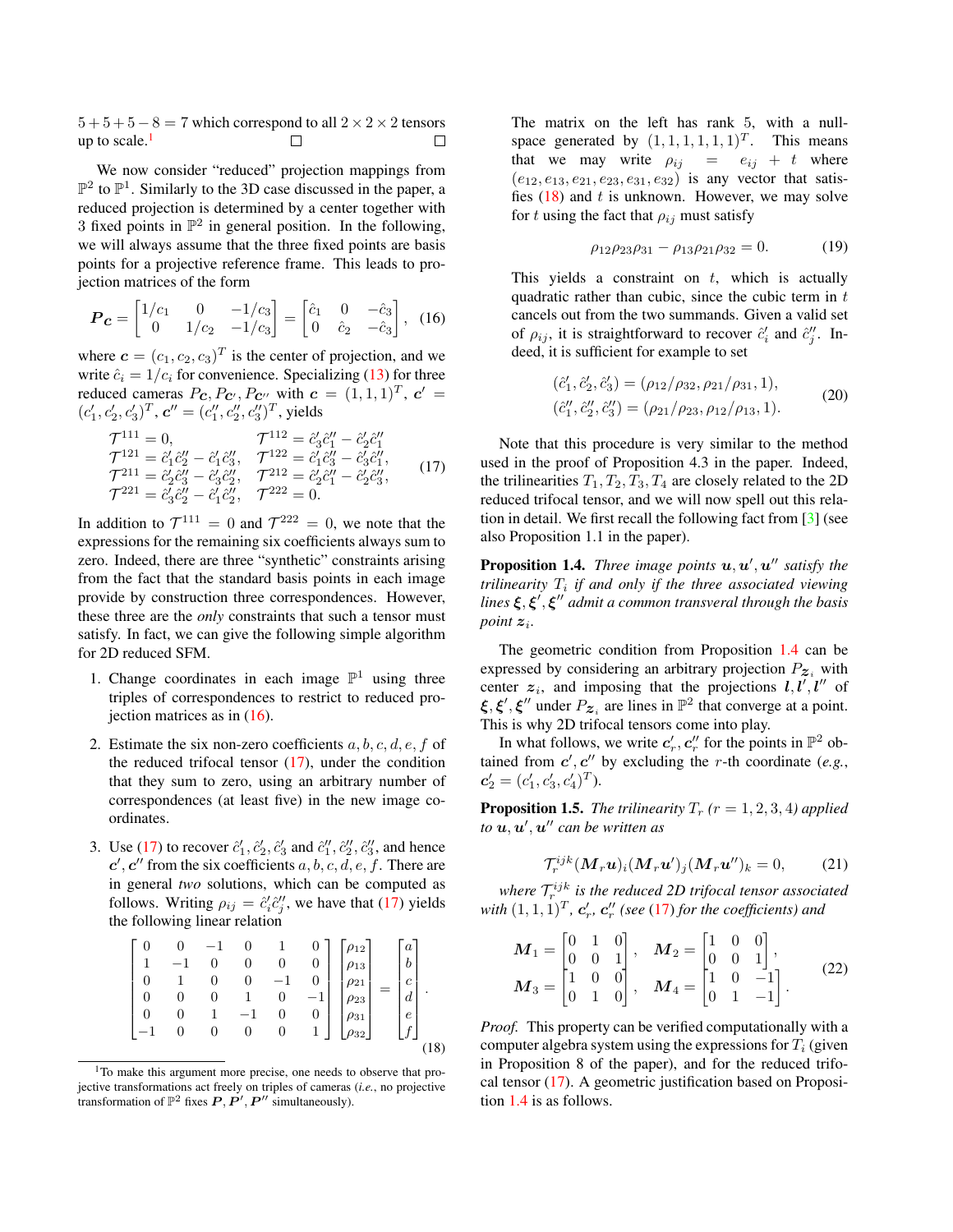Let us focus on  $T_1$ , for notational simplicity. The argument is identical for the other trilinearities. We consider the following simple projection with pinhole  $z_1$ 

$$
\boldsymbol{P}_{\boldsymbol{z}_1} = \begin{bmatrix} 0 & 1 & 0 & 0 \\ 0 & 0 & 1 & 0 \\ 0 & 0 & 0 & 1 \end{bmatrix} . \tag{23}
$$

Any triple of image points  $u, u', u''$  (in distinct images) determines three lines  $l, l', l''$  in the image plane of  $P_{\mathbf{z}_1}$ , which contain the points  $(1, 1, 1)^T$ ,  $\mathbf{c}'_1 = (c'_2, c'_3, c'_4)^T$ ,  $c_1'' = (c_2'', c_3'', c_4'')^T$ . These three points are in fact the images of  $c, c', c''$  under  $P_{z_1}$  (*i.e.*, they are three epipoles). We can parameterize the three bundles through  $c_1, c'_1, c''_1$ using the reference frame induced by the three points  $P_{\boldsymbol{z}_1}(\boldsymbol{z}_2), P_{\boldsymbol{z}_1}(\boldsymbol{z}_3), P_{\boldsymbol{z}_1}(\boldsymbol{z}_4)$ . This way, converging triplets  $l, l', l''$  are described by a reduced 2D trifocal tensor.

Finally, the coordinates in  $\mathbb{P}^1$  of the lines associated with  $u, u', u''$  are given simply by  $M_1u, M_1u', M_1u''$ . This is because  $M_1$  is the unique projection matrix that maps  $(0, 1, 0)^T$ ,  $(0, 0, 1)^T$ ,  $(1, 1, 1)^T$  (which are images of  $z_2, z_3, z_4$  for all three cameras) to the standard basis of  $\mathbb{P}^1$ .

In conclusion, a triplet  $u, u', u''$  satisfies  $T_1$  if and only if the associated lines  $l, l', l''$  in the image plane of  $P_{\boldsymbol{z}_1}$  converge, and this in turn is equivalent to the fact that  $M_1u$ ,  $M_1u'$ ,  $M_1u''$  are three points in  $\mathbb{P}^1$  which satisfy the constraint from the reduced 2D trifocal tensor.  $\Box$ 

Expanding  $(21)$  for  $r = 1, 2, 3$  we obtain the expressions for  $T_1, T_2, T_3$  given in equation (10) of the main part of the paper. For completeness, we include here the explicit expanded form of all the trilinearities:

$$
T_1 = u_2 u_2' u_3'' (-\hat{c}_3' \hat{c}_2'' + \hat{c}_4' \hat{c}_2'') + u_2 u_3' u_2'' (\hat{c}_2' \hat{c}_3'' - \hat{c}_2' \hat{c}_4'') +
$$
  
\n
$$
u_2 u_3' u_3'' (-\hat{c}_4' \hat{c}_2'' + \hat{c}_2' \hat{c}_4'') + u_3 u_2' u_2'' (-\hat{c}_4' \hat{c}_3'' + \hat{c}_3' \hat{c}_4'') +
$$
  
\n
$$
u_3 u_2' u_3'' (\hat{c}_3' \hat{c}_2'' - \hat{c}_3' \hat{c}_4'') + u_3 u_3' u_2'' (-\hat{c}_2' \hat{c}_3'' + \hat{c}_4' \hat{c}_3''),
$$

$$
T_2 = u_1 u_1' u_3''(-\hat{c}_3'\hat{c}_1'' + \hat{c}_4'\hat{c}_1'') + u_1 u_3' u_1''(\hat{c}_1'\hat{c}_3'' - \hat{c}_1'\hat{c}_4'') +
$$
  
\n
$$
u_1 u_3' u_3''(-\hat{c}_4'\hat{c}_1'' + \hat{c}_1'\hat{c}_4'') + u_3 u_1' u_1''(-\hat{c}_4'\hat{c}_3'' + \hat{c}_3'\hat{c}_4'') +
$$
  
\n
$$
u_3 u_1' u_3''(\hat{c}_3'\hat{c}_1'' - \hat{c}_3'\hat{c}_4'') + u_3 u_3' u_1''(-\hat{c}_1'\hat{c}_3'' + \hat{c}_4'\hat{c}_3''),
$$

$$
T_3 = u_1 u_1' u_2'' (-\hat{c}_2' \hat{c}_1'' + \hat{c}_4' \hat{c}_1'') + u_1 u_2' u_1'' (\hat{c}_1' \hat{c}_2'' - \hat{c}_1' \hat{c}_4'') +
$$
  
\n
$$
u_1 u_2' u_2'' (-\hat{c}_4' \hat{c}_1'' + \hat{c}_1' \hat{c}_4'') + u_2 u_1' u_1'' (-\hat{c}_4' \hat{c}_2'' + \hat{c}_2' \hat{c}_4'') +
$$
  
\n
$$
u_2 u_1' u_2'' (\hat{c}_2' \hat{c}_1'' - \hat{c}_2' \hat{c}_4'') + u_2 u_2' u_1'' (-\hat{c}_1' \hat{c}_2'' + \hat{c}_4' \hat{c}_2''),
$$

$$
T_4 = u_1u'_1u''_2(-\hat{c}'_2\hat{c}''_1 + \hat{c}'_3\hat{c}''_1) + u_1u'_1u''_3(\hat{c}'_2\hat{c}''_1 - \hat{c}'_3\hat{c}''_1) +u_1u'_2u''_1(\hat{c}'_1\hat{c}''_2 - \hat{c}'_1\hat{c}''_3) + u_1u'_2u''_2(-\hat{c}'_3\hat{c}''_1 + \hat{c}'_1\hat{c}''_3) +u_1u'_2u''_3(\hat{c}'_3\hat{c}''_1 - \hat{c}'_1\hat{c}''_2) + u_1u'_3u''_1(-\hat{c}'_1\hat{c}''_2 + \hat{c}'_1\hat{c}''_3) +u_1u'_3u''_2(\hat{c}'_2\hat{c}''_1 - \hat{c}'_1\hat{c}''_3) + u_1u'_3u''_3(-\hat{c}'_2\hat{c}''_1 + \hat{c}'_1\hat{c}''_2) +u_2u'_1u''_1(-\hat{c}'_3\hat{c}''_2 + \hat{c}'_2\hat{c}''_3) + u_2u'_1u''_2(\hat{c}'_2\hat{c}''_1 - \hat{c}'_2\hat{c}''_3) +u_2u'_1u''_3(-\hat{c}'_2\hat{c}''_1 + \hat{c}'_3\hat{c}''_2) + u_2u'_2u''_1(-\hat{c}'_1\hat{c}''_2 + \hat{c}'_3\hat{c}''_2) +u_2u'_2u''_3(\hat{c}'_1\hat{c}''_2 - \hat{c}'_3\hat{c}''_2) + u_2u'_3u''_1(\hat{c}'_1\hat{c}''_2 - \hat{c}'_2\hat{c}''_3) +u_2u'_3u''_2(-\hat{c}'_2\hat{c}''_1 + \hat{c}'_2\hat{c}''_3) + u_2u'_3u''_3(\hat{c}'_2\hat{c}''_1 - \hat{c}'_1\hat{c}''_2) +u_3u'_1u''_1(\hat{c}'_3\hat{c}''_2 - \hat{c}'_2\hat
$$

We can also use Proposition [1.5](#page-2-6) to prove theoretical properties of all four trilinearities. The following statement is equivalent to Proposition 4.3 in the main part of the paper.

Proposition 1.6. *The internal constraints of each trilinearity*  $\overline{T}_r$  are linear. More precisely, the coefficients in  $\mathbb{R}^{27}$ *that are entries of*  $T_i$  *for some choice of*  $\boldsymbol{c}' , \boldsymbol{c}''$  *form a linear* space, of dimension five. Moreover, the coefficients of  $T_r$ *characterize*  $c_r'$  *and*  $c_r''$  *up to a two-fold ambiguity.* 

*Proof.* It follows from [\(21\)](#page-2-5) that the coefficients of  $T_r$  are images of the coefficients of  $\mathcal{T}_r^{ijk}$  under an injective linear map (note that this map is completely described by the four matrices [\(22\)](#page-2-7)). Since the entries of a reduced 2D trifocal are only constrained by three linear conditions, the coefficients of  $T_r$  form linear spaces of dimension five. Moreover, the knowledge of the  $T_r$  is equivalent to that of  $\mathcal{T}_r^{ijk}$ , which means that  $c'_r$  and  $c''_r$  are determined up to a two-fold ambiguity.  $\Box$ 

Finally, we provide some details on the proof of Proposition 4.2 in the paper.

**Proposition 4.2** *A vector*  $\boldsymbol{d} = (d_{ij})$  *in*  $\mathbb{R}^{12}$  *with no zero*  $entries$  can be written as  $d_{ij} = a_i b_j$  for some vectors  $\boldsymbol{a} = (a_1, a_2, a_3, a_4)^T, \boldsymbol{b} = (b_1, b_2, b_3, b_4)^T$  in  $\mathbb{R}^3$  if and *only if*  $d_{ij}d_{kl} = d_{il}d_{kj}$  *holds for all permutations*  $(i, j, k, l)$ *of* (1, 2, 3, 4)*.*

*Proof.* A factorization of  $\mathbf{d} = (d_{ij})$  exists if and only if there is a rank-1 completion of

<span id="page-3-0"></span>
$$
\begin{pmatrix} * & d_{12} & d_{13} & d_{14} \\ d_{21} & * & d_{23} & d_{24} \\ d_{31} & d_{32} & * & d_{34} \\ d_{41} & d_{42} & d_{43} & * \end{pmatrix}.
$$
 (25)

Indeed, a completion corresponds to  $a^T b \in \mathbb{R}^{4 \times 4}$ . It is clear that the constraints  $d_{ij}d_{kl} = d_{il}d_{kj}$ , which correspond